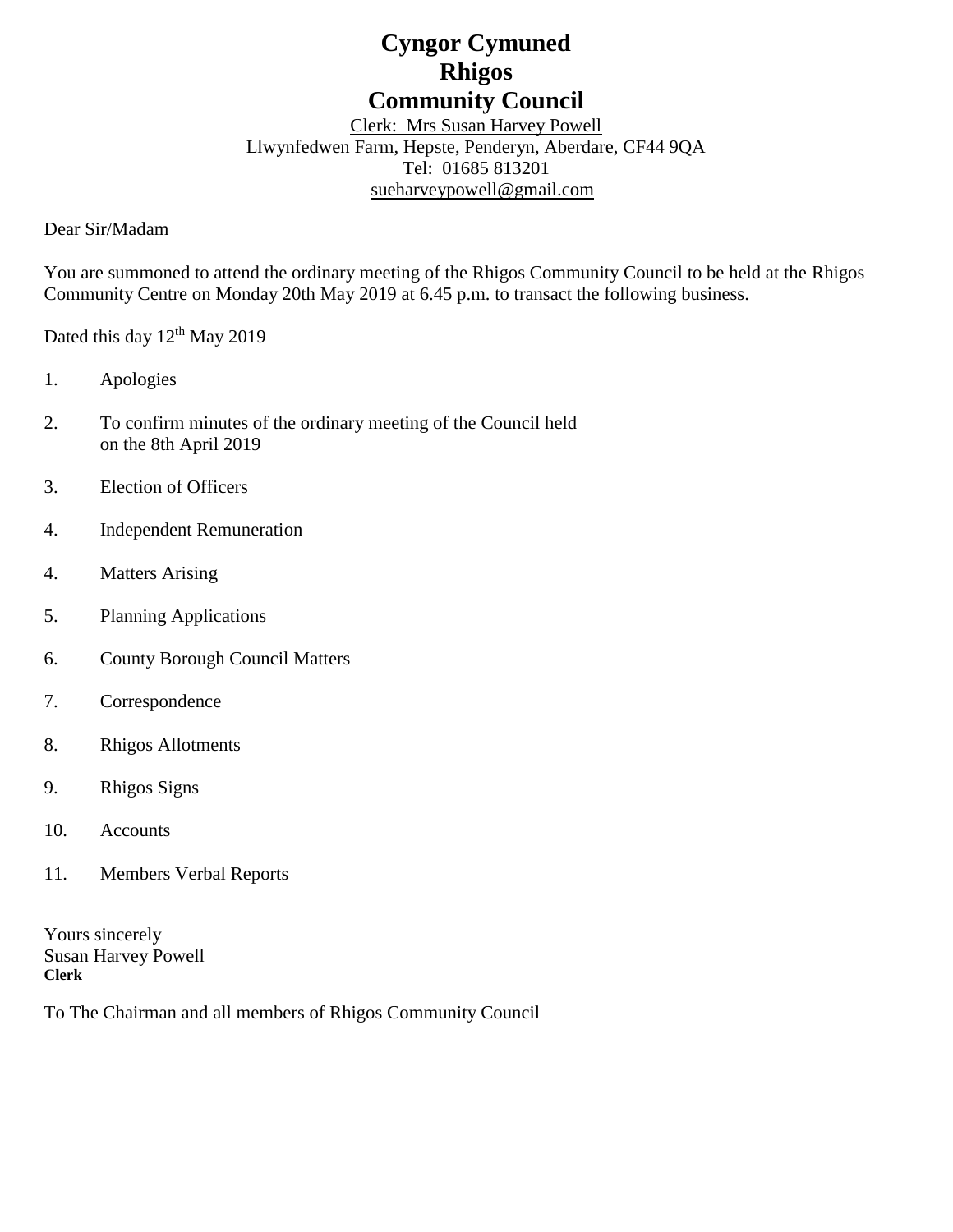## **Rhigos Community Council**

Minutes of the ordinary meeting of Rhigos Community Council held at Rhigos Community Centre on Monday 8th April 2019 at 6.45 p.m.

Present: Cllrs. P Oliver, H Wagner, G Thomas, L Leach, M Evans, C Hopes,

Apologies: Cllr. S Maull, O Morgan

**2019/30 Minutes**

It was resolved to confirm Minutes of the Ordinary Meeting of the Council held on 8th April 2019

**2019/31 Declaration of Interest**

None recorded

## **2019/32 Matters Arising**

- a. Bike Track Cwm Hwnt Cllr. Evans has seen bikes up there several times recently. Can we have a list of the dates when it is being used.
- b. Tower water diversion another letter will be sent
- c. Cemetery Railings the contractor has been paid, 1 railing is loose. Cllr. Evans will contact the contractor

It was resolved to note:

No planning received

## **2019/34 County Borough Council Matters**

It was resolved that the following complaints be passed on to Councillor G Thomas for his attention.

- a. Zip-wire consultation the community council would like a consultation with the applicant.
- b. A branch is hanging over the road on the Glynneath bank.
- c. The fence has been broken by contractors cleaning the ditch near community council ground and the rubbish has been left there.
- d. There are potholes at the back of Cwm Isaac.
- e. There is a water leak on the parish road.

## **2019/33 Planning**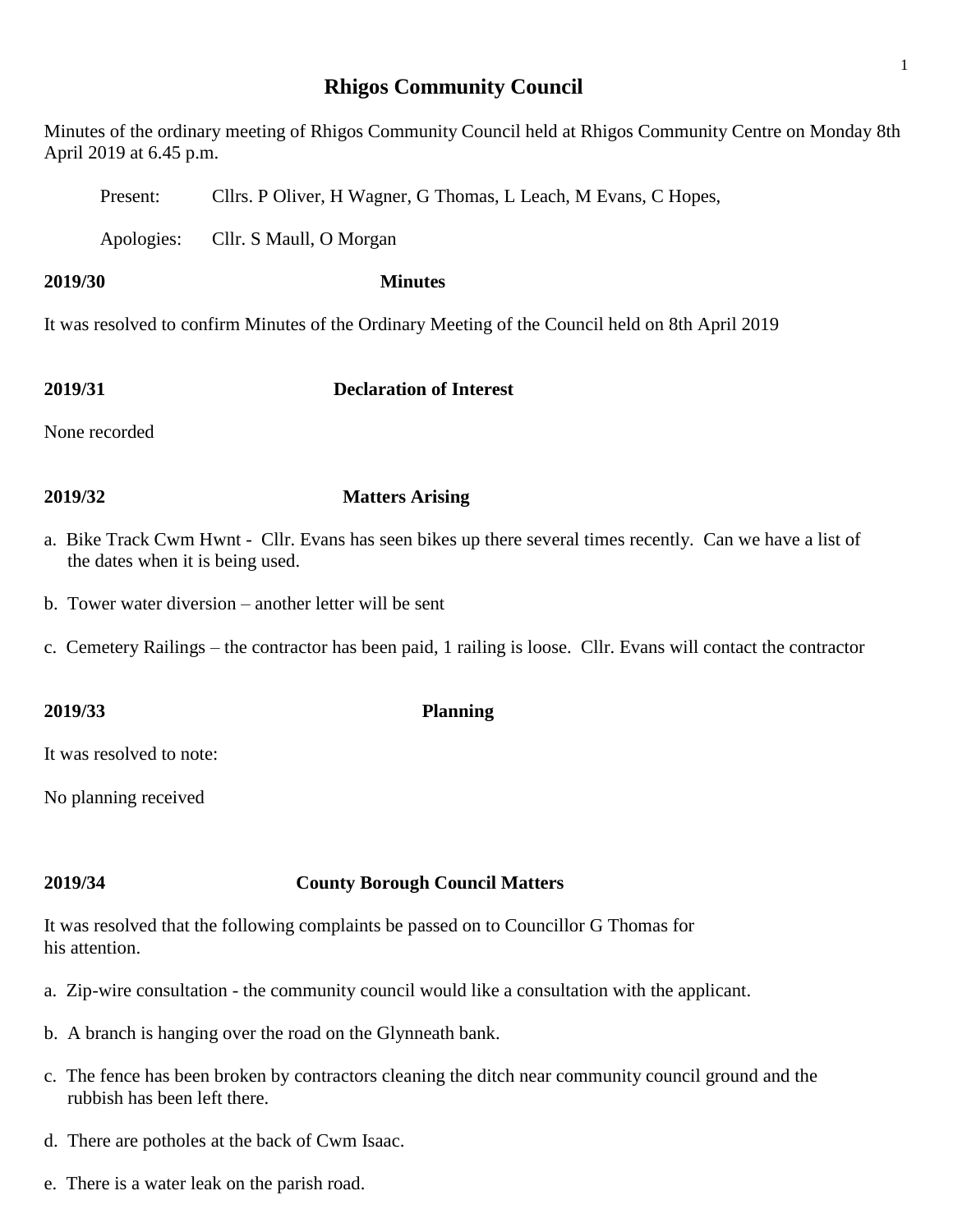- f. There is a lot of rubbish on the left hand side of Hirwaun Roundabout.
- g. A box of rubbish has been left on the layby near Hirwaun Roundabout.
- h. Rubbish has been dumped on the old Ffyndaff site.
- i. Trees are leaning out from the Industrial estate Cllr. Thomas reported that they are regularly inspected.
- j. Cars from Old Gate house are being parked in the bus stop.
- k. There is no bus stop post opposite the telephone box so buses are not stopping there.
- l. There is a lot of dof mess in Cwrt Twyn Rhyd gulley.
- m. The park fence opposite the community centre needs repairing.
- n. Are grants available fro OAP associations.

### **2019/35 Correspondence**

It was resolved to receive the following correspondence.

a. Letter of thanks from Rhigos school fundraising committee for the recent donation.

### **2019/36 Rhigos Allotments**

A meeting was held on 2nd April with the contractors to look at the drainage situation. The contractors made some suggestions which would cost £250.00 for materials. The society have had a grant of £2529.00 from Pen Y Cymmoedd. A container is being bought for £1250.00 plus VAT.

Some of the fences of the Trivallis houses are broken.

### **2019/37 Rhigos Signs**

Nothing to report

### **2019/38 Accounts**

A quote for extra plumbing in the community centre for £1575.00 was agreed.

| D Jones (Window Cleaner)     |            | £18.00  |
|------------------------------|------------|---------|
| Wages and tax                |            | £412.46 |
|                              |            |         |
| <b>Current Account</b>       | £8469.54   |         |
| <b>High Interest Account</b> | £3816.88   |         |
| <b>Field Account</b>         | £4545.24   |         |
| Croesffordd Account          | £2643.10   |         |
| Croesffordd High Interest    | £2485.40   |         |
| <b>Croesffordd Treasury</b>  | £23,000.00 |         |
| Selar                        | £32,372.44 |         |
| Solar Farm Fund              | £0.00      |         |